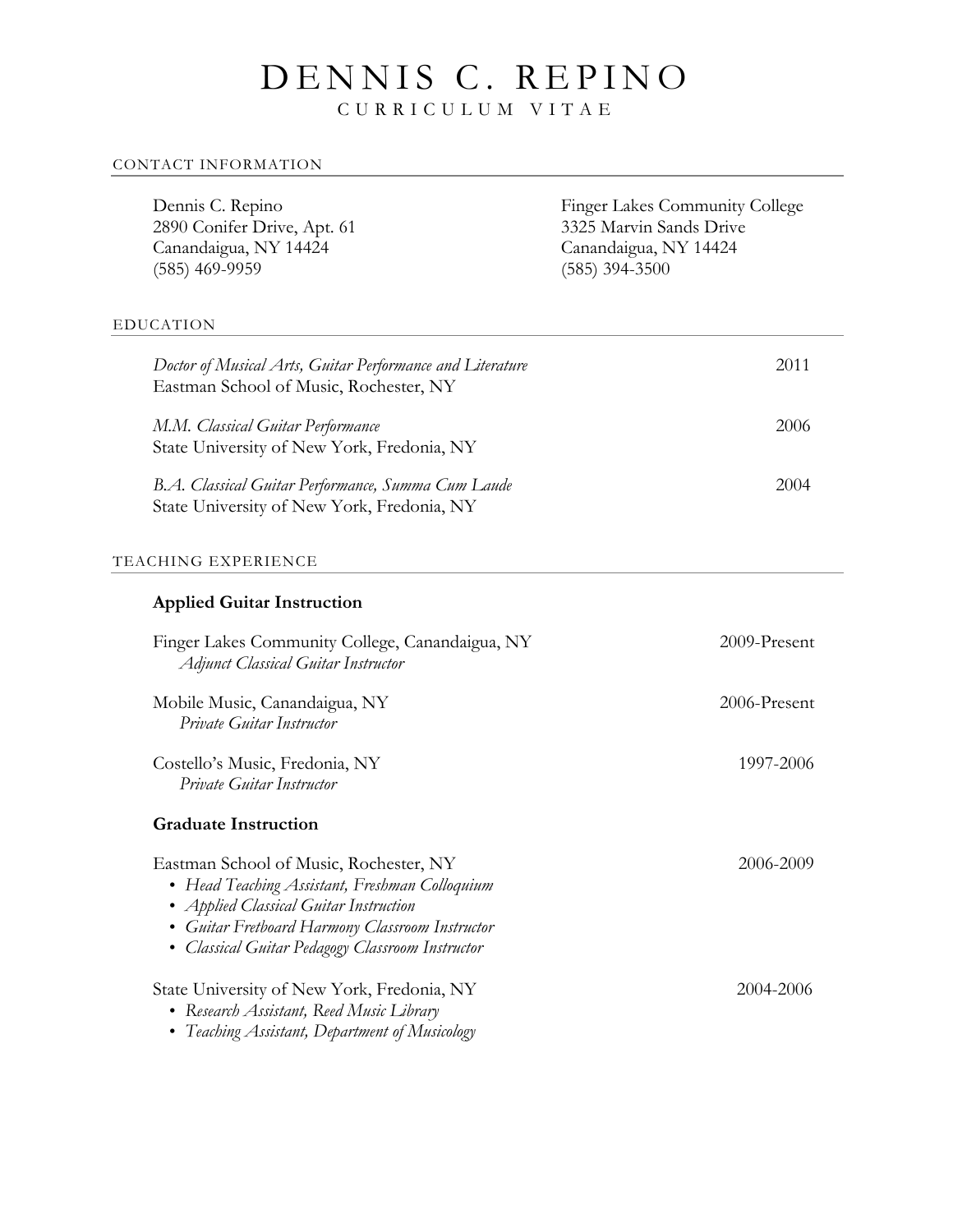# DENNIS C. REPINO

C URRICULUM VITAE

#### HONORS AND AWARDS

- Recipient of the Performer's Certificate, Fredonia School of Music, 2004
- Grand prize winner of the first Fredonia Guitar Competition, 2003
- Recipient of the Dauphin and Trinity Guitarist Awards, SUNY Fredonia, 2001 2004
- Dean's list, SUNY Fredonia, 2001 2004
- Recipient of the Lucia Gracia, Vincent Morette, and the Grennell Scholarships, SUNY Fredonia

### PUBLICATIONS

- Two compositions, "Spin" and "Phillip's Dream" published with *Seconda Prattica* in 2013
- Two compositions, "Park Avenue Waltz" and "Astor's Tango" published in *Soundboard: The Journal of the Guitar Foundation of America*, Vol. 35, No. 1, 2009
- "The End of an Era: A Farewell to the Buffalo Guitar Quartet" published in *Soundboard: The Journal of the Guitar Foundation of America*, Volume 27, No. 1, 2000

### MASTER CLASSES

• Featured performer and master class teacher, Roberts Wesleyan College, March 23, 2010

## GUITAR FESTIVALS

- Featured performer in the "Art of the Guitar" Festival, Fredonia, NY, 2009
- Performed in the Rantucci Guitar Festival, Buffalo, NY, the Ithaca Guitar Festival, Ithaca, NY, and the Alexandria Guitar Festival in Alexandria, VA

### RECORDINGS

- *A Classical Guitar Christmas*, a CD of original arrangements of holiday music, September 2014
- *New Pieces for Solo Guitar*, a compact disc of original compositions, November, 2010
- *Original Pieces for Solo Guitar*, a compact disc recorded in 2005 featuring original compositions
- *Guitar Works II***,** a solo guitar album finished in 1998 and featuring the music of Alonso Mudurra, J. S. Bach, Gerald Garcia, Francisco Tarrega, and Miguel Llobet
- *Guitar Works***,** a solo guitar album recorded in September of 1995, featuring the music of J.S. Bach, Thomas Robinson, Francis Cutting, John Dowland, Gaspar Sanz, Luys de Narváez, Leo Brouwer, Fernando Sor, and Andrew York
- *American Spirit Series***,** compact disc and video compilations featuring original music composed for the American Spirit music and poetry series performed at the Fredonia Opera House in Fredonia, NY (2001, 2002)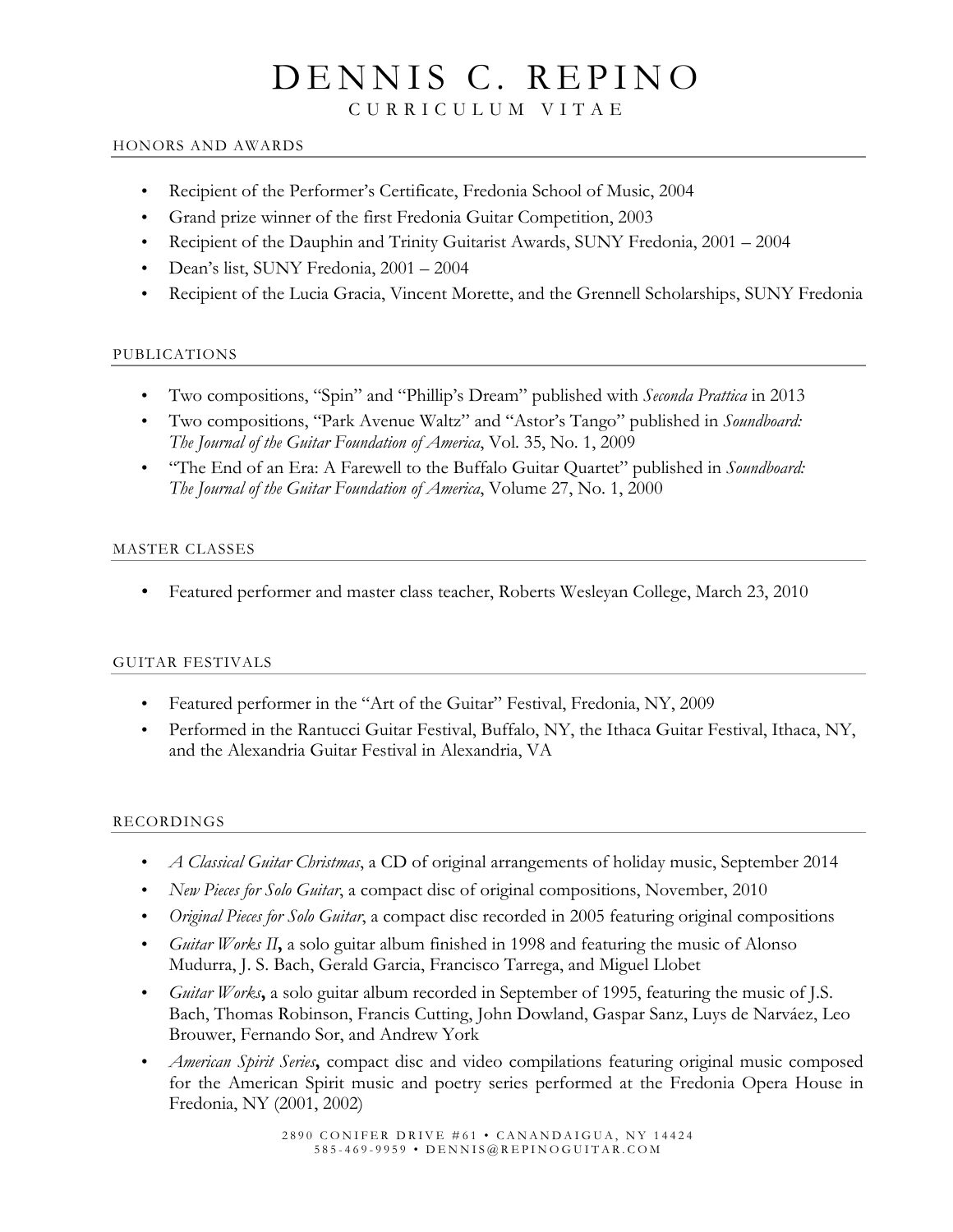# DENNIS C. REPINO

#### C URRICULUM VITAE

### SOLO RECITALS

#### **Selected Public Recitals**

- Finger Lakes Community College Faculty Recital, Canandaigua, NY, November 5, 2015
- Roberts Wesleyan College, Rochester, NY, March 30, 2014
- Granger Homestead, Canandaigua, NY, July 22, 2013
- *Art of the Guitar Festival*, Fredonia, NY, January 30, 2009
- Music for Breast Cancer Awareness Benefit, Canandaigua, NY, May 6, 2007
- Faculty Recital, Fredonia University, Fredonia, NY, February 13, 2005
- Lake Chautauqua Lutheran Center, Chautauqua, NY, May 1, 2004
- Adams Art Gallery, Solo Guitar and Lute, Dunkirk, NY, January 31, 2003
- *American Spirit II* Concert, Fredonia Opera House, Fredonia, NY, April 6, 2002
- Trinity Episcopal Church, Lute Recital, Fredonia, NY, April 19, 2001
- *American Spirit* Concert, Fredonia Opera House, Fredonia, NY, March 31, 2001
- Keenan Center, Lockport, NY, June 2, 2000
- Chautauqua County Historical Museum, Westfield, NY, December 18, 1999
- A.I.D.S Coalition of Jamestown Benefit, Jamestown, NY October 11, 1998
- Amerimasala Festival, Erie, PA, July 12, 1997
- Harrisburg Area Community College, Harrisburg, PA, May 8, 1996

#### **Eastman School of Music, Rochester, NY**

- Doctoral Lecture Recital, December 2, 2009
- Doctoral Recital, Kilbourn Hall, May 3, 2009
- Doctoral Recital, Kilbourn Hall, April 20, 2008

#### **School of Music, Fredonia University, Fredonia, NY**

- Masters Performance Recital March 20, 2006
- Graduate Performance Recital April 25, 2005
- Senior Performer's Certificate Recital April 30, 2004

#### ENSEMBLE RECITALS

#### **As a member of the Rochester Guitar Duo**

- Roberts Wesleyan College, Rochester, NY, March 30, 2014
- Finger Lakes Community College Faculty Recitals, Canandaigua, NY, 2011, 2013
- Roberts Wesleyan College, Rochester, NY, April 9, 2010
- Newman Riga Library, Churchville, NY, March 6, 2008

#### **As a member of the Chadwick Bay Guitar Duo**

- The Fredonia Opera House, October 8, 2005
- The Alexandria Guitar Festival, Alexandria, VA, August 2005
- Chautauqua Institution, Chautauqua, NY, May 12, 2005
- Marsh Memorial Concert Series, Dunkirk, NY, December 15, 2004

#### **As a member of Fredonia Guitar Quartet**

- School of Music Recitals, Fredonia University, 1999-2002
- Ithaca Guitar Festival, Ithaca, NY, February 23, 2002
- Rantucci Guitar Festival, Buffalo, NY, November 8, 2001